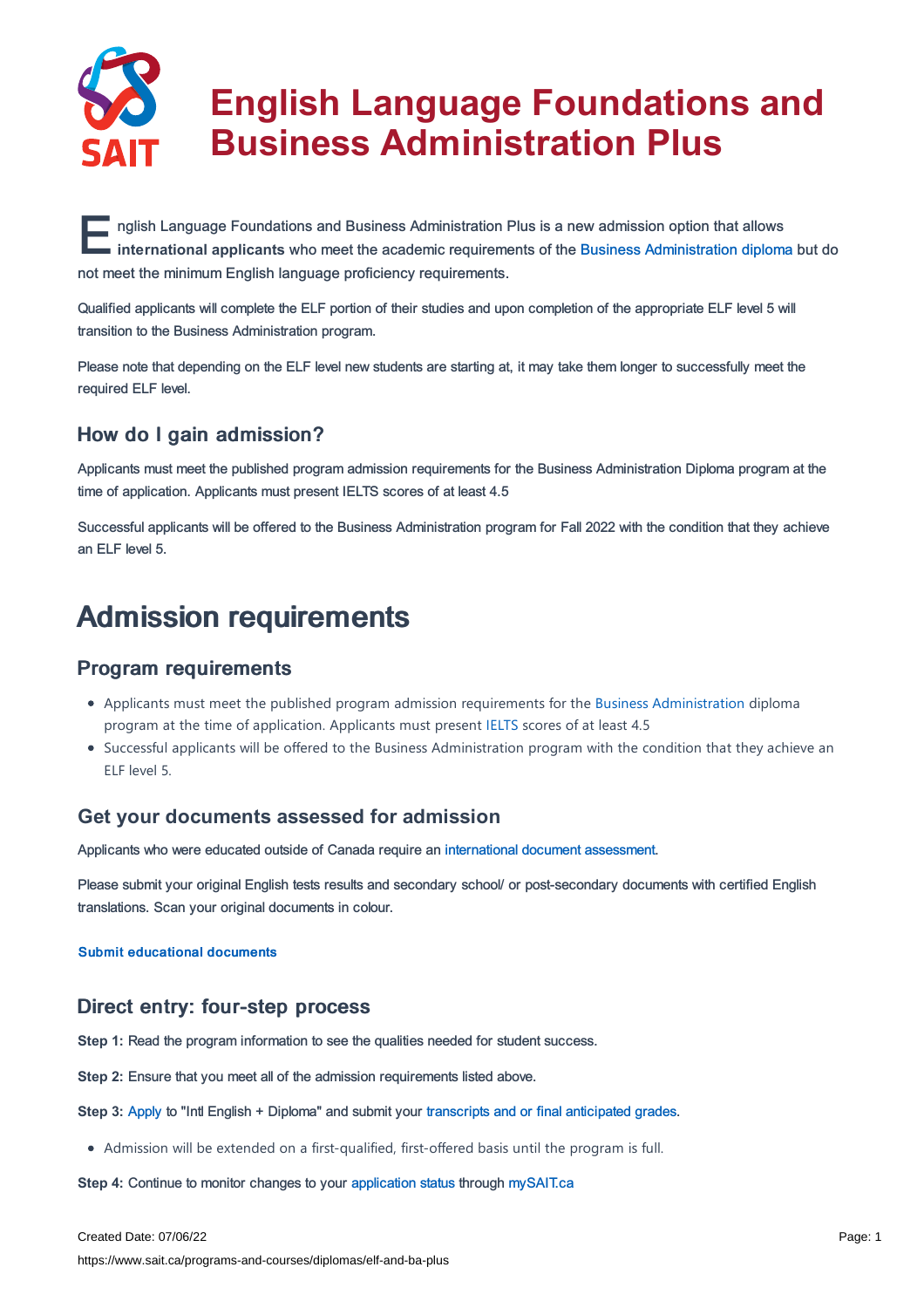If the student has an IELTS 5 or equivalent score, they will be offered a seat in the May intake for ELF:

Start Date: May 9, 2022

If the student has and IELTS 5.5 or equivalent score, they will be offered a seat in the July intake for ELF:

Start Date: July 4, 2022

#### Communication during admission

Email is the primary source of communication during the selection process. Ensure your personal email account is managed appropriately to receive our emails, files and communications. We recommend you add [business@sait.ca](https://sait.camailto:business@sait.ca) and the sait.ca domain to your safe senders' list or you risk missing critical email messages.

# Costs 2022/23

#### International tuition and fees

### English Language Foundations

Cost per credit: \$491.17

| Year | <b>Number of semesters</b> | <b>Tuition fees</b> | <b>SAIT fees</b> | Saitsa fees* | <b>Total</b> |
|------|----------------------------|---------------------|------------------|--------------|--------------|
|      |                            | \$14,735.10         | \$916            | \$291        | \$16,204.10  |

# Business Administration

Cost per credit: \$606.93

| Year | <b>Number of semesters</b> | <b>Tuition fees</b> | <b>SAIT fees</b> | Saitsa fees* | Total       |
|------|----------------------------|---------------------|------------------|--------------|-------------|
|      |                            | \$18,207.90         | \$916            | \$553        | \$19,676.90 |
|      |                            | \$18,207.90         | \$916            | \$553        | \$19,676.90 |

\*Maximum fee. Actual fees may be less and are based on the number of credits a student takes per semester and whether they opt-out of health and dental benefits.

# SAIT fees

- Campus athletic and recreation fee: \$196
- Universal transit pass (Upass): \$320
- Student support fee: \$200
- Student technology fee: \$200

# Saitsa fees

#### Student Association fee

• Maximum: \$291

This is the maximum amount the student will pay. Actual fees may be less and are based on the number of credits the students take per semester.

# Health and dental fees